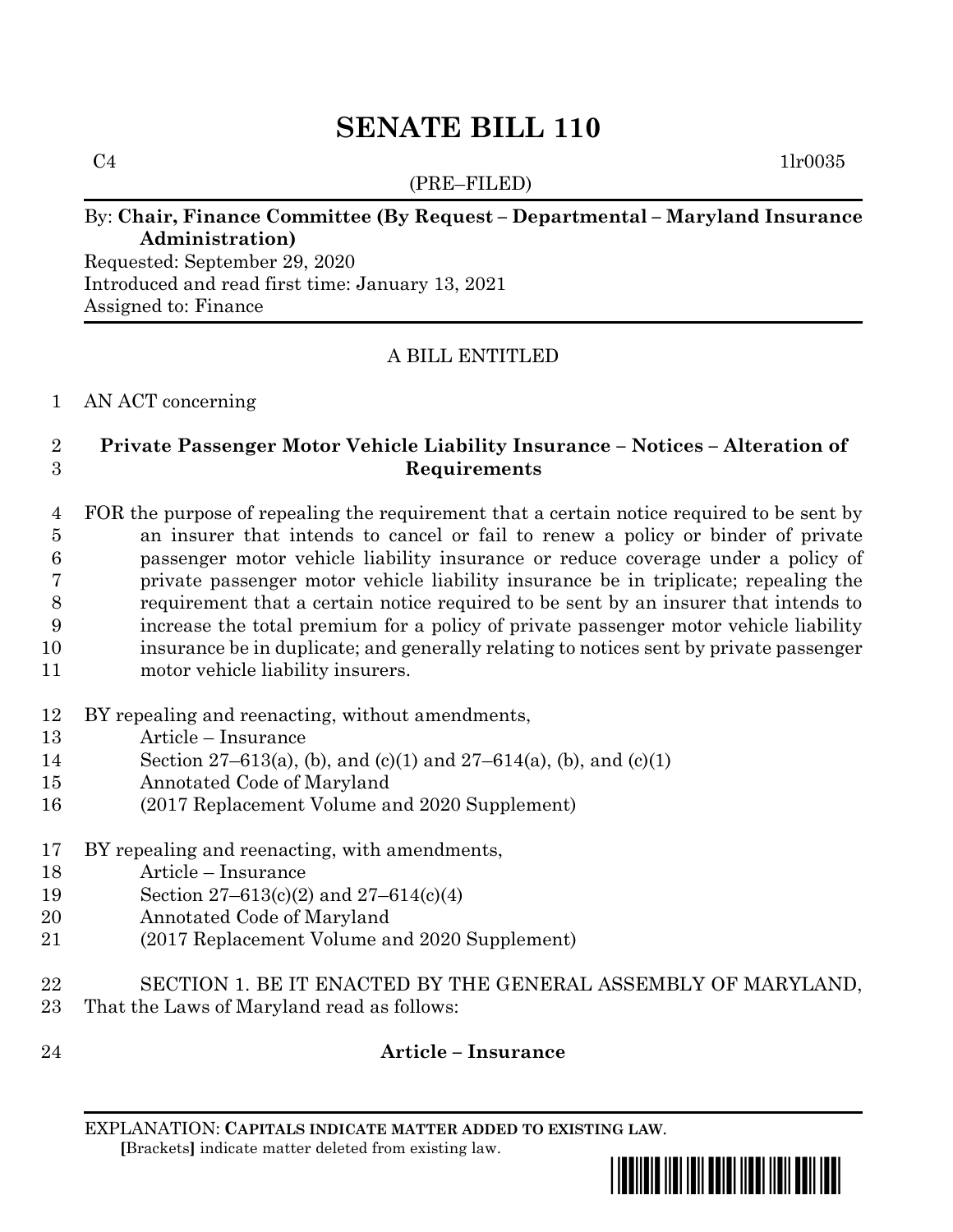|                                    | $\sqrt{2}$                                                                                                                                                                                                                                                                                                                                                    |     |      | <b>SENATE BILL 110</b>                                                                                                                                                                                                                 |
|------------------------------------|---------------------------------------------------------------------------------------------------------------------------------------------------------------------------------------------------------------------------------------------------------------------------------------------------------------------------------------------------------------|-----|------|----------------------------------------------------------------------------------------------------------------------------------------------------------------------------------------------------------------------------------------|
| $\mathbf 1$                        | $27 - 613.$                                                                                                                                                                                                                                                                                                                                                   |     |      |                                                                                                                                                                                                                                        |
| $\overline{2}$<br>3                | (a)<br>insurance.                                                                                                                                                                                                                                                                                                                                             | (1) |      | This section applies only to private passenger motor vehicle liability                                                                                                                                                                 |
| 4<br>5                             | Fund.                                                                                                                                                                                                                                                                                                                                                         | (2) |      | This section does not apply to the Maryland Automobile Insurance                                                                                                                                                                       |
| 6<br>7<br>8                        |                                                                                                                                                                                                                                                                                                                                                               | (3) |      | This section does not apply to the cancellation of a policy or binder of<br>private passenger motor vehicle liability insurance by an insurer during the 45-day<br>underwriting period in accordance with $\S 12-106$ of this article. |
| 9<br>10<br>11<br>12                | In accordance with this section, with respect to a policy of private<br>(b)<br>(1)<br>passenger motor vehicle liability insurance or a binder of private passenger motor vehicle<br>liability insurance, if the binder has been in effect for at least 45 days, issued in the State<br>to any resident of the household of the named insured, an insurer may: |     |      |                                                                                                                                                                                                                                        |
| 13                                 |                                                                                                                                                                                                                                                                                                                                                               |     | (i)  | cancel or fail to renew the policy or binder; or                                                                                                                                                                                       |
| 14                                 |                                                                                                                                                                                                                                                                                                                                                               |     | (ii) | reduce coverage under the policy.                                                                                                                                                                                                      |
| 15<br>16                           | this section do not apply if:                                                                                                                                                                                                                                                                                                                                 | (2) |      | Notwithstanding paragraph (1) of this subsection, the requirements of                                                                                                                                                                  |
| 17<br>18<br>19                     |                                                                                                                                                                                                                                                                                                                                                               |     | (i)  | the reduction in coverage described in paragraph (1)(ii) of this<br>subsection is part of a general reduction in coverage approved by the Commissioner or<br>satisfies the requirements of Title 19, Subtitle 5 of this article; or    |
| 20<br>21                           | withdrawal that:                                                                                                                                                                                                                                                                                                                                              |     | (ii) | the failure to renew the policy takes place under a plan of                                                                                                                                                                            |
| 22<br>$23\,$                       | subtitle; and                                                                                                                                                                                                                                                                                                                                                 |     |      | is approved by the Commissioner under $\S 27-606$ of this<br>1.                                                                                                                                                                        |
| 24<br>$25\,$<br>26<br>$27\,$<br>28 | 2.<br>provides that each insured affected by the plan of<br>withdrawal shall be sent by a first-class mail tracking method at least 45 days before the<br>nonrenewal of the policy a written notice that states the date that the policy will be<br>nonrenewed and that the nonrenewal is the result of the withdrawal of the insurer from<br>the market.     |     |      |                                                                                                                                                                                                                                        |
| 29<br>30                           | cancel a policy midterm except:                                                                                                                                                                                                                                                                                                                               | (3) |      | Notwithstanding paragraph (1) of this subsection, an insurer may not                                                                                                                                                                   |
| 31                                 |                                                                                                                                                                                                                                                                                                                                                               |     | (i)  | when there exists:                                                                                                                                                                                                                     |
| 32<br>33                           |                                                                                                                                                                                                                                                                                                                                                               |     |      | a material misrepresentation or fraud in connection with<br>1.<br>the application, policy, or presentation of a claim;                                                                                                                 |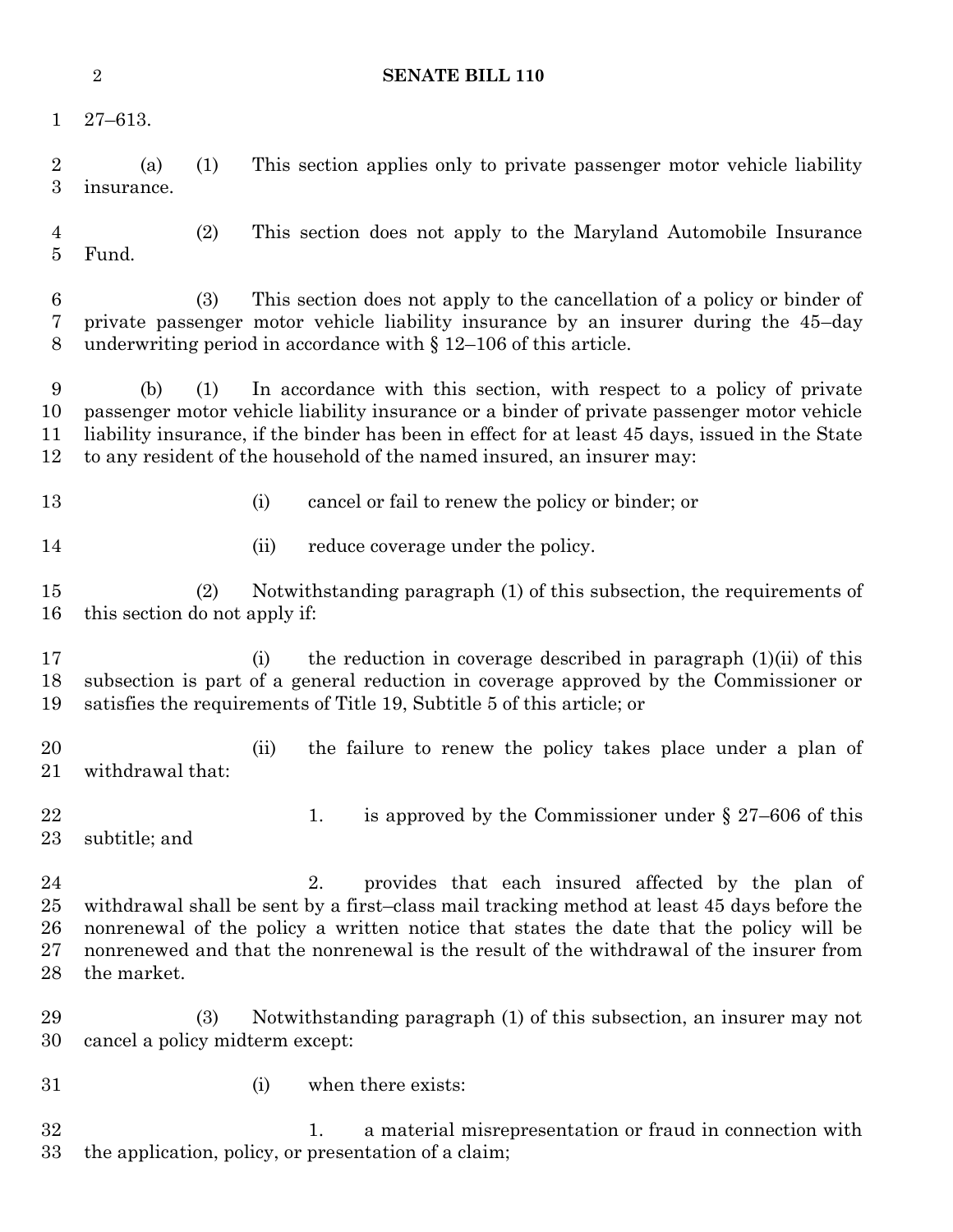#### **SENATE BILL 110** 3

1 2. a matter or issue related to the risk that constitutes a threat to public safety; or 3. a change in the condition of the risk that results in an increase in the hazard insured against; (ii) for nonpayment of premium; or (iii) due to the revocation or suspension of the driver's license or motor vehicle registration: 8 1. of the named insured or covered driver under the policy; and 2. for reasons related to the driving record of the named insured or covered driver. (c) (1) At least 45 days before the proposed effective date of the action, an insurer that intends to take an action subject to this section shall send written notice of its proposed action to the insured at the last known address of the insured: (i) for notice of cancellation or nonrenewal, by certified mail; and (ii) for all other notices of actions subject to this section, by a first–class mail tracking method. (2) The notice must be **[**in triplicate and**]** on a form approved by the Commissioner. 27–614. (a) In this section, "increase in premium" and "premium increase" include an increase in total premium for a policy due to: (1) a surcharge; (2) retiering or other reclassification of an insured; or (3) removal or reduction of a discount. (b) (1) This section applies only to private passenger motor vehicle liability insurance. (2) This section does not apply to the Maryland Automobile Insurance Fund.